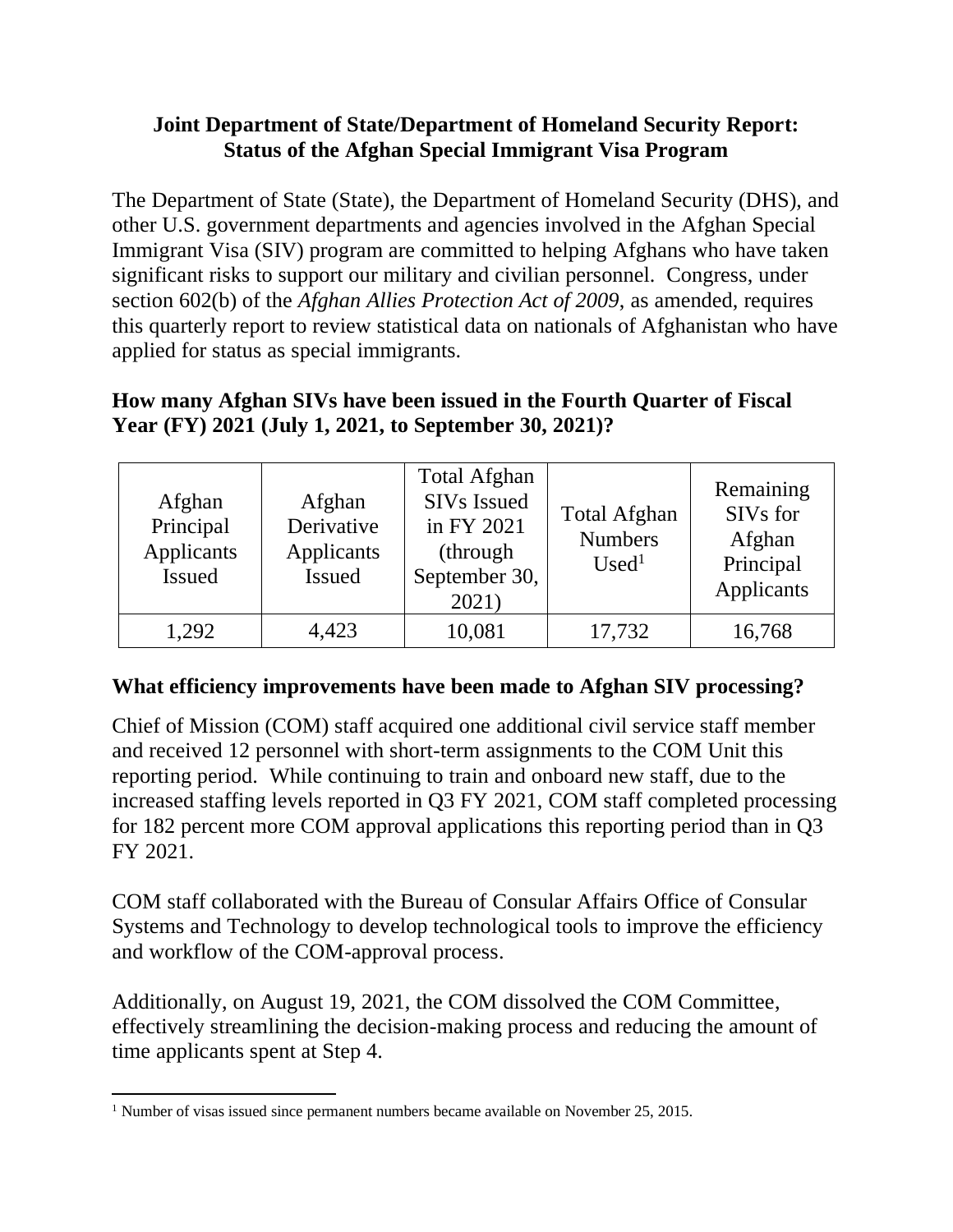COM staff collaborated with the Department of Defense on "Project Rabbit" to more expeditiously verify the employment details of SIV applicants.

The Department of State's National Visa Center (NVC) 2 cross-trained an additional 57 personnel in SIV processing in order to manage an anticipated increase in demand. The NVC received an extraordinary influx of inquiries about the SIV program in July and August. Mission Brazil contributed 19 officers and 64 locally engaged staff to assist with SIV correspondence, assisting on over 120,000 inquiries.

During Q4 of FY 2021, the Bureau of Consular Affairs removed one of the required steps in administrative processing in order to expedite cases at Step 13.

On July 14, 2021, the White House announced Operation Allies Refuge to support relocation of interested and qualified Afghans in the SIV pipeline. From July 30 to August 15, ten flights arrived in the U.S. carrying 1,962 SIV applicants and their families.

On August 8, 2021, U.S. Embassy Kabul, in close coordination with DHS, began issuing foil-less, or electronic, SIVs to approved applicants to speed up visa delivery for recipients slated to travel on U.S. government-chartered flights out of Afghanistan. Additionally, cases that qualified for the medical waiver, but that Embassy Kabul did not have time to issue before suspending operations on August 15, were transferred to U.S. Consulate General Guangzhou where they were issued as foil-less CQ SIVs (conditional based on completing the medical exam in the United States). Although SIV recipients are only able to travel with a foil-less SIV on a U.S. government sponsored flight, they may travel to any immigrant visa processing embassy or consulate and request to have their foil-less SIV printed at no cost and then travel commercially.

On August 12, 2021, the Secretaries of State and Homeland Security exercised their authority to waive the required panel physician exam for SIV applicants in Afghanistan who had completed all other steps of the application process and receive conditional visas for admission into the United States. This made it possible for certain SIV applicants to more quickly be relocated to the United States under Operation Allies Refuge.

<sup>&</sup>lt;sup>2</sup> The Department of State's National Visa Center (NVC) should not be confused with the National Vetting Center, also known as NVC, established under the National Security Presidential Memorandum 9.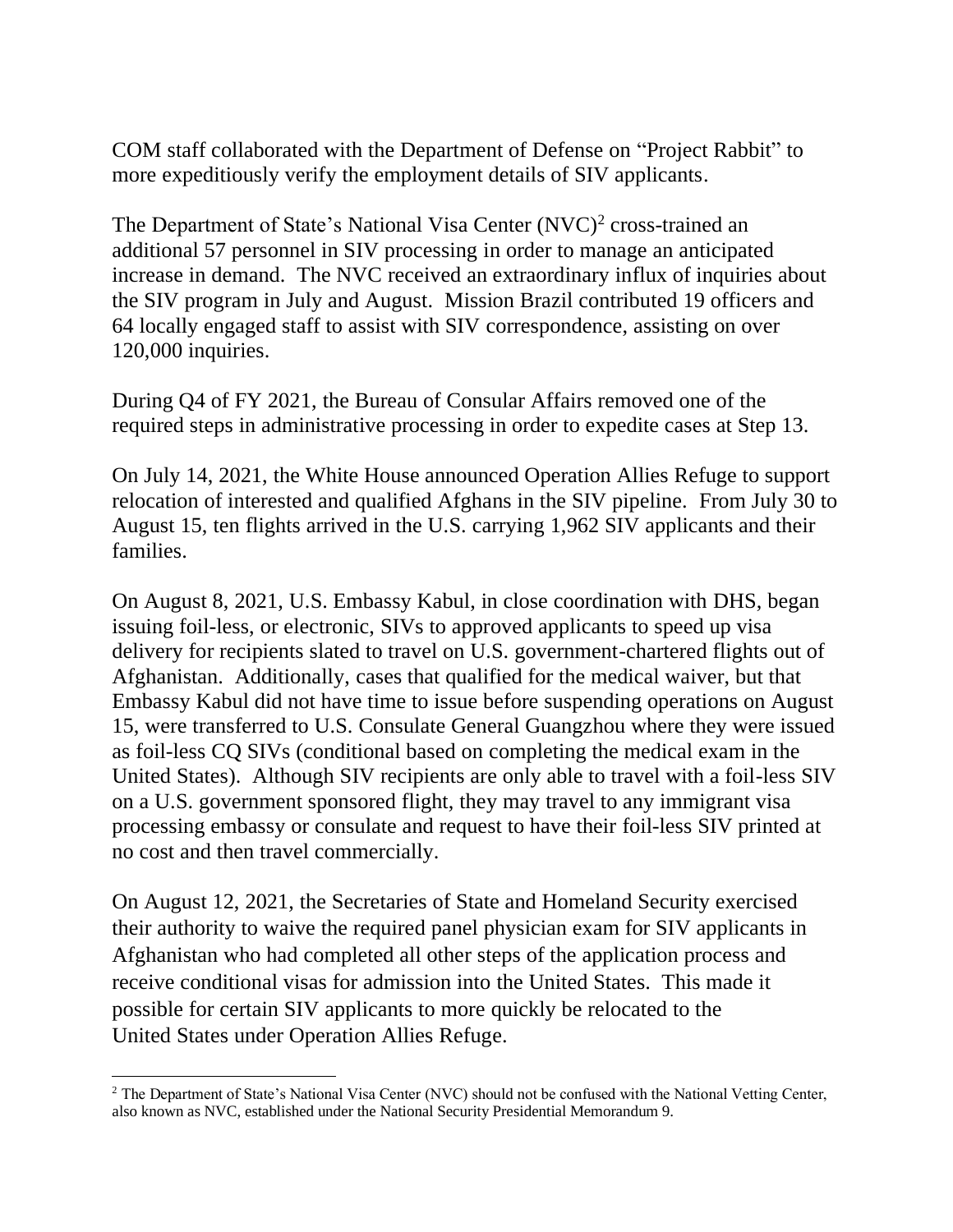# **What is the average U.S. government processing time for Afghan SIVs and how many cases are processed in that time?**

All steps in the Afghan SIV application process are outlined below and include the current average processing time for all involved U.S. government entities. This statistic captures total U.S. government processing time in calendar days, beginning when the applicant first expresses interest in the program to State's NVC and ending with the date of visa issuance at a U.S. embassy or consulate. It does not capture those steps in the SIV process that depend solely on the applicant's initiative and are outside the control of the U.S. government.

| <b>Special Immigrant Visa (SIV) Processing Steps<sup>3</sup></b> |                |                                                                              |                                                      |                                               |  |
|------------------------------------------------------------------|----------------|------------------------------------------------------------------------------|------------------------------------------------------|-----------------------------------------------|--|
| <b>Stage</b>                                                     | <b>Step</b>    | <b>Description</b>                                                           | Average<br>processing<br>time in<br>calendar<br>days | <b>Number</b><br>of Cases<br><b>Processed</b> |  |
| Chief of<br><b>Mission</b><br>(COM)<br>application<br>process    | 1              | Applicant submits COM application<br>package to State's NVC. <sup>4</sup>    | Applicant-<br>controlled                             | N/A                                           |  |
|                                                                  | $\overline{2}$ | NVC reviews documents for<br>completeness.                                   | 36                                                   | 44,403 <sup>5</sup>                           |  |
|                                                                  | 3              | NVC sends completed application<br>package to the ACOM <sup>6</sup> .        |                                                      | 1,430                                         |  |
|                                                                  | $\overline{4}$ | The ACOM reviews the application and<br>makes a decision to approve or deny. | 277                                                  | 5,349                                         |  |

<sup>3</sup> Processing steps are for SIVs authorized under section 602(b) of the Afghan Allies Protection Act of 2009, as amended. Afghan nationals processed under 602(b) are given the SQ SIV classification.

<sup>&</sup>lt;sup>4</sup> At this stage, the applicant has reached out to NVC in order to express interest in the program and provide the documents necessary to begin processing.

<sup>&</sup>lt;sup>5</sup> This number reflects the number of case reviews conducted by the NVC within the quarter. The NVC counts a review each time an SIV applicant submits additional documents to complete their case. This number may be larger than the total number of cases pending at the NVC because an individual case might be reviewed multiple times in a single quarter.

<sup>6</sup> COM approval may be provided by the "appropriate Chief of Mission, or the designee of the appropriate Chief of Mission" (*See* Afghan Allies Protection Act of 2009 (Public Law 111-8), Section 602(b)(2)(D)). The Assistant Chief of Mission ("ACOM") is the COM's designee. Since the COM dissolved the COM Committee on August 19, NVC sends complete application packages directly to the ACOM for review.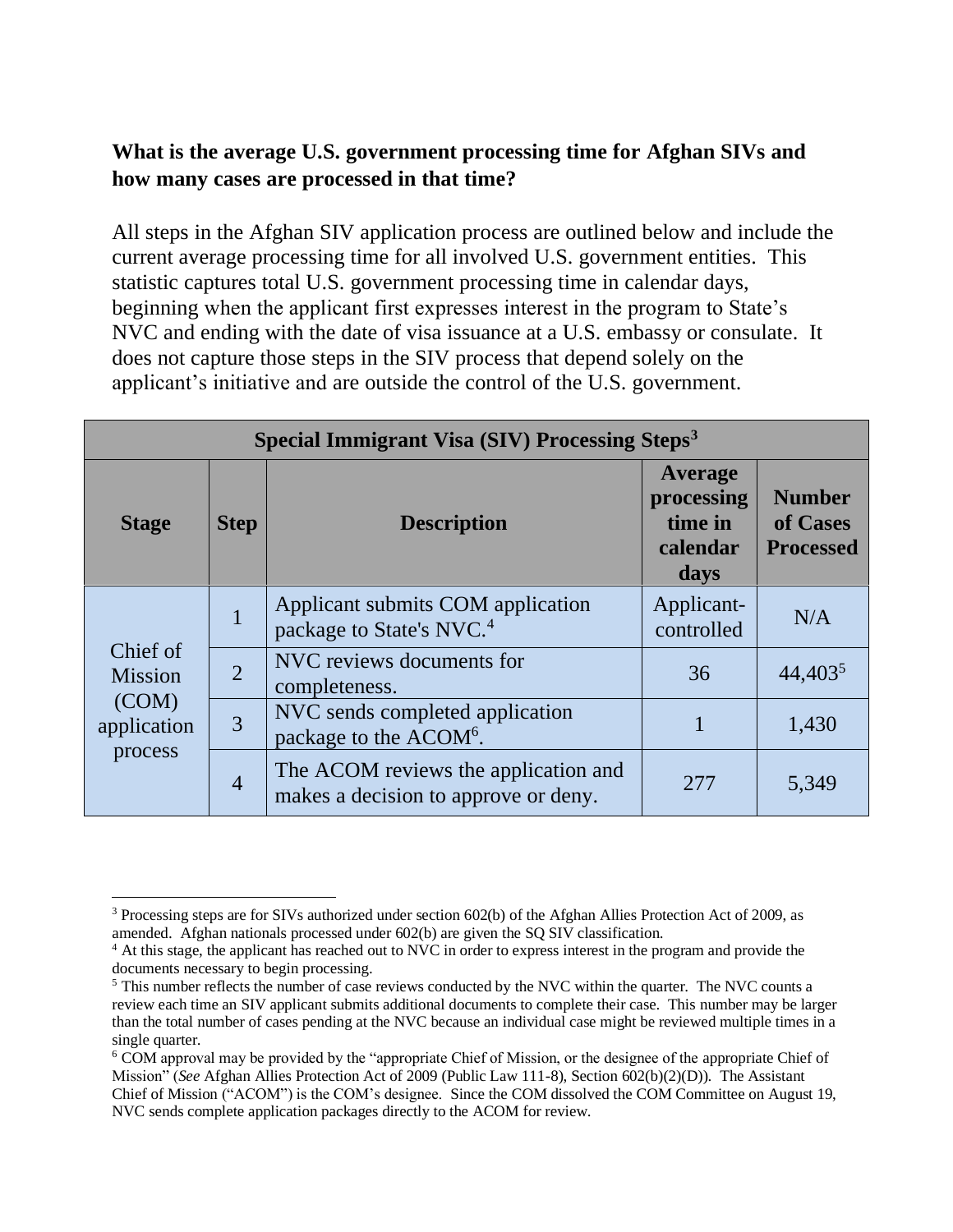|                                                                                  | $\overline{5}$ | The ACOM advises NVC if the<br>application is approved. If approved,<br>NVC immediately sends approval letter<br>to applicant. (If any documents reveal<br>that applicant does not qualify for the<br>program, the COM application is<br>denied.) | 5                        | 2,394        |
|----------------------------------------------------------------------------------|----------------|---------------------------------------------------------------------------------------------------------------------------------------------------------------------------------------------------------------------------------------------------|--------------------------|--------------|
| Form I-360<br>adjudication<br>process                                            | 6              | Applicant self-petitions to DHS U.S.<br>Citizenship and Immigration Services<br>(USCIS) using Form I-360.                                                                                                                                         | Applicant-<br>controlled | N/A          |
|                                                                                  | $\overline{7}$ | USCIS adjudicates petition and sends to<br>NVC if approved. <sup>7</sup>                                                                                                                                                                          | 24                       | 996          |
| Visa<br>interview<br>process,<br>including<br>pre- and<br>post-<br>interview $8$ | 8              | NVC sends instruction packet to<br>applicant requesting standard immigrant<br>visa documentation, including DS-260<br>immigrant visa application.                                                                                                 | $\overline{2}$           | 1,066        |
|                                                                                  | 9              | Applicant submits required<br>documentation to NVC.                                                                                                                                                                                               | Applicant-<br>controlled | N/A          |
|                                                                                  | 10             | NVC reviews documents for<br>completeness, corresponding with<br>applicant when additional<br>documentation is needed.                                                                                                                            | 14                       | $517^9$      |
|                                                                                  | 11             | When the immigrant visa application is<br>complete, NVC schedules applicant for<br>next available interview at the U.S.<br>embassy's consular section. <sup>10</sup>                                                                              | 33                       | 1,035        |
|                                                                                  | 12             | Applicant is interviewed and biometrics<br>are collected by consular officer on the<br>scheduled appointment date.                                                                                                                                | N/A                      | $1,940^{12}$ |

<sup>7</sup> Form I-360 petitions filed with USCIS between July 1, 2021, and September 30, 2021.

<sup>&</sup>lt;sup>8</sup> The majority of applicants receive special immigrant status by going through the process explained in this chart. Applicants who obtain special immigrant status in the United States apply fo[r adjustment of](http://www.uscis.gov/green-card/green-card-processes-and-procedures/adjustment-status) status from USCIS.

<sup>&</sup>lt;sup>9</sup> As in Step 2, this number reflects the number of case reviews conducted by the NVC. The NVC counts a review each time an SIV applicant submits additional documents to complete their case. This number may be larger than the total number of cases pending at the NVC because an individual case might be reviewed multiple times in a single quarter.

<sup>&</sup>lt;sup>10</sup> Since the U.S. Embassy in Kabul suspended operations on August 14, 2021, NVC has been scheduling SIV applicants for visa interviews at any immigrant visa-processing U.S. embassy or consulate anywhere in the world where the applicant is able to appear.

<sup>&</sup>lt;sup>12</sup> Line 12 reflects the number of cases SQ SIV principal applicants interviews conducted worldwide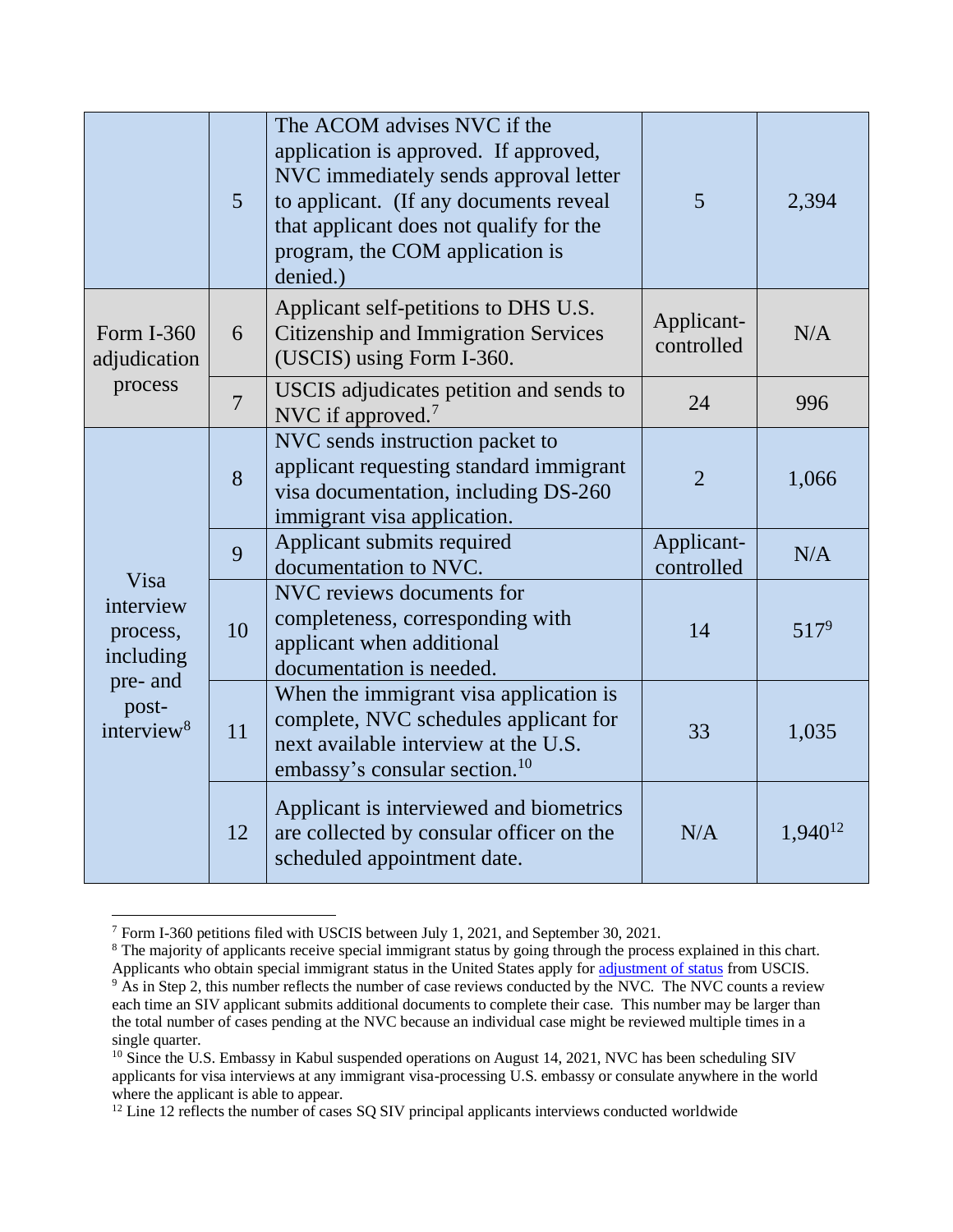|                                               |    | Administrative processing is initiated<br>following the interview. $^{11}$                                                                                                                                                                                                              |                          |       |
|-----------------------------------------------|----|-----------------------------------------------------------------------------------------------------------------------------------------------------------------------------------------------------------------------------------------------------------------------------------------|--------------------------|-------|
|                                               | 13 | The applicant's case undergoes<br>administrative processing. <sup>13</sup>                                                                                                                                                                                                              | 43                       | 1,829 |
| Visa<br>issuance to<br>eligible<br>applicants | 14 | Upon completion of administrative<br>processing, applicant is instructed to<br>obtain a medical exam. Once the<br>medical exam is completed, the visa is<br>issued if applicant is eligible. In some<br>cases, the passport will have expired and<br>requires renewal by the applicant. | Applicant-<br>controlled | 1,292 |
|                                               |    | <b>Total U.S. government processing</b><br>time in calendar days <sup>14</sup>                                                                                                                                                                                                          | 435                      | N/A   |

# **Why are applications pending longer than nine months in U.S. government-controlled stages of the SIV application?**

Certain applications may be pending longer than nine months for completion of COM review (Step 4), although delays at Step 4 have been significantly reduced this quarter. At this step, cases may be pending more than nine months due to high caseload volume. Additionally, the employment verification and risk assessment conducted during the COM approval process can add significant delays depending on how easy or difficult it is to locate the applicant's employer to confirm the applicant's eligibility for an SIV. Timing of employment verification for applicants who worked for the Department of Defense has improved since the Department of Defense launched Project Rabbit. A Congressionally mandated prioritization plan obligates State to focus special attention on the higher tiers

<sup>&</sup>lt;sup>11</sup> Administrative processing may include a variety of security, fraud, or criminal background checks that are required before the visa may be issued.

<sup>&</sup>lt;sup>13</sup> Line 13 totals include data for SIV applicants who completed administrative processing between July 1, 2021, and September 30, 2021. Average processing time for cases that remain pending cannot be calculated until they are completed. A high number in this field reflects older cases being completed, not older cases languishing.

<sup>&</sup>lt;sup>14</sup> The statistics in this chart were formerly reported in business days in reports published April 2014 – April 2016. U.S. government processing times do not factor in applicant-controlled steps. Overall processing times are greater than U.S. government processing times.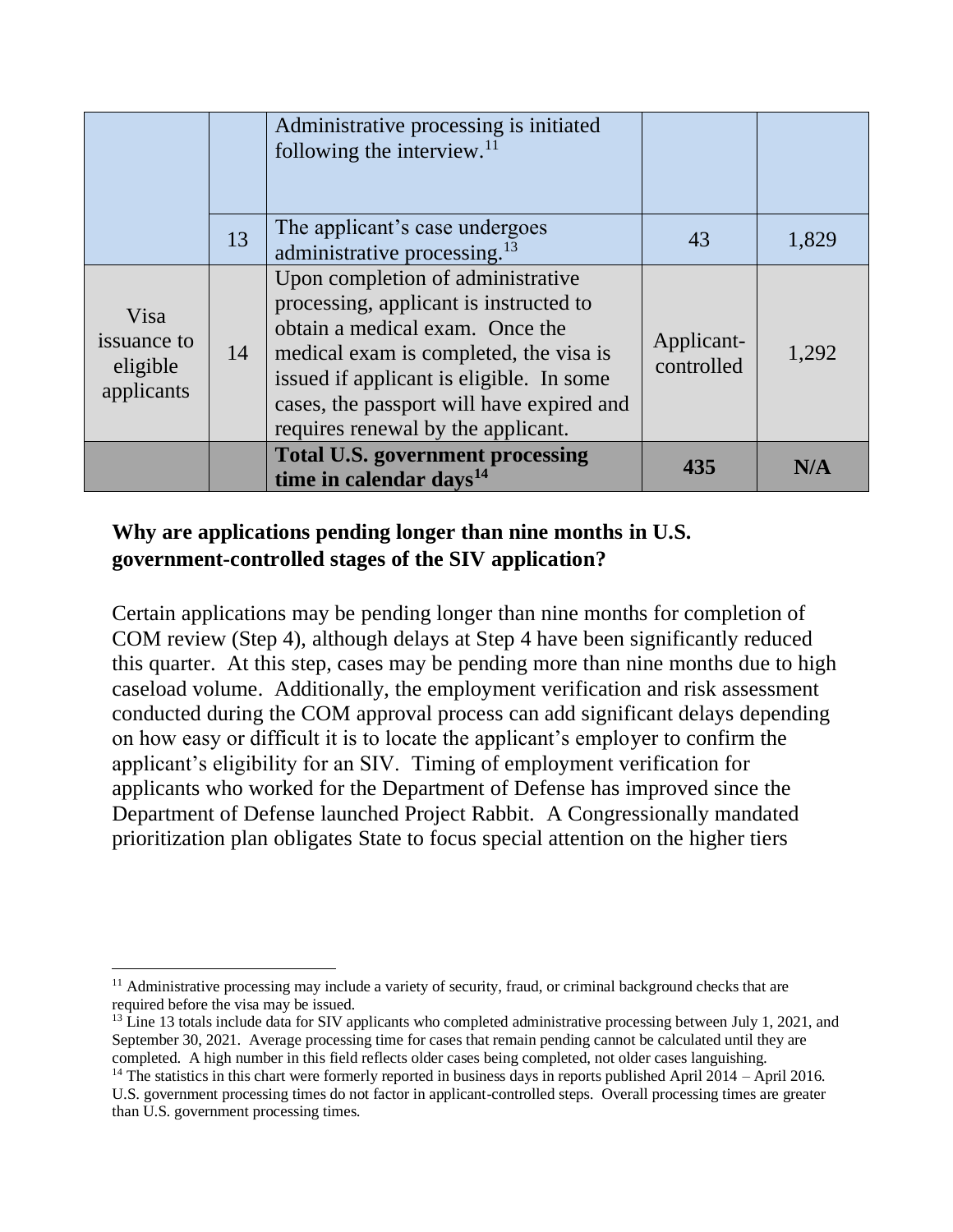during the COM approval process.<sup>15</sup> Lower tiers, therefore, wait longer for review and analysis relative to higher tiers.

Certain applications may be pending longer than nine months due to administrative processing (Step 13). Administrative processing often involves rigorous background checks, which are essential to the integrity of the SIV program and U.S. national security. This quarter, the average time spent at Step 13 is higher than last quarter reflecting fewer incoming cases and successful completion of outstanding cases, including 45 that were created prior to 2020. When there is a high volume of incoming administrative processing cases, the majority of those cases resolve quickly, which leads to shorter average processing times. Once those quickly cleared cases are resolved, the only cases that remain are more complex and take much longer to complete. Therefore, when there are fewer incoming cases, the majority of cases that *are* completing administrative processing are older, which leads to longer average processing times.

The U.S. Embassy in Kabul suspended all operations on August 31, 2021. Nevertheless, the U.S. government continues to process SIV applications at all stages. Applicants may complete Steps 12-14 at other immigrant visa processing posts outside of Afghanistan and instructions for transferring interview-ready Afghan SIV cases from Embassy Kabul are near the top of the main State Department webpage on Afghan SIVs. Posts have been instructed to prioritize Afghan SIVs for processing, though many posts face scheduling challenges related to the COVID-19 pandemic.

## **How many SIV applications are pending as of September 30, 2021?**

- Step  $1 9,252$  principal applicants had submitted some, but not all, of the documents required to apply for COM approval.
- Step  $4 6,217$  principal applicants were pending COM approval. These applicants submitted all their documents and were being reviewed for COM approval.

<sup>&</sup>lt;sup>15</sup> Consistent with Section 7076 of the Consolidated Appropriations Act, 2019 (Public Law 116-6), enacted on February 15, 2019, applicants seeking Afghan SQ1 visas will be prioritized in the following order:

<sup>1)</sup> Interpreters and Translators

<sup>2)</sup> U.S. Government Direct Hire Employees

<sup>3)</sup> Contractors with U.S. Government Installation Badges

<sup>4)</sup> Implementing Partners

<sup>5)</sup> All Other Applicants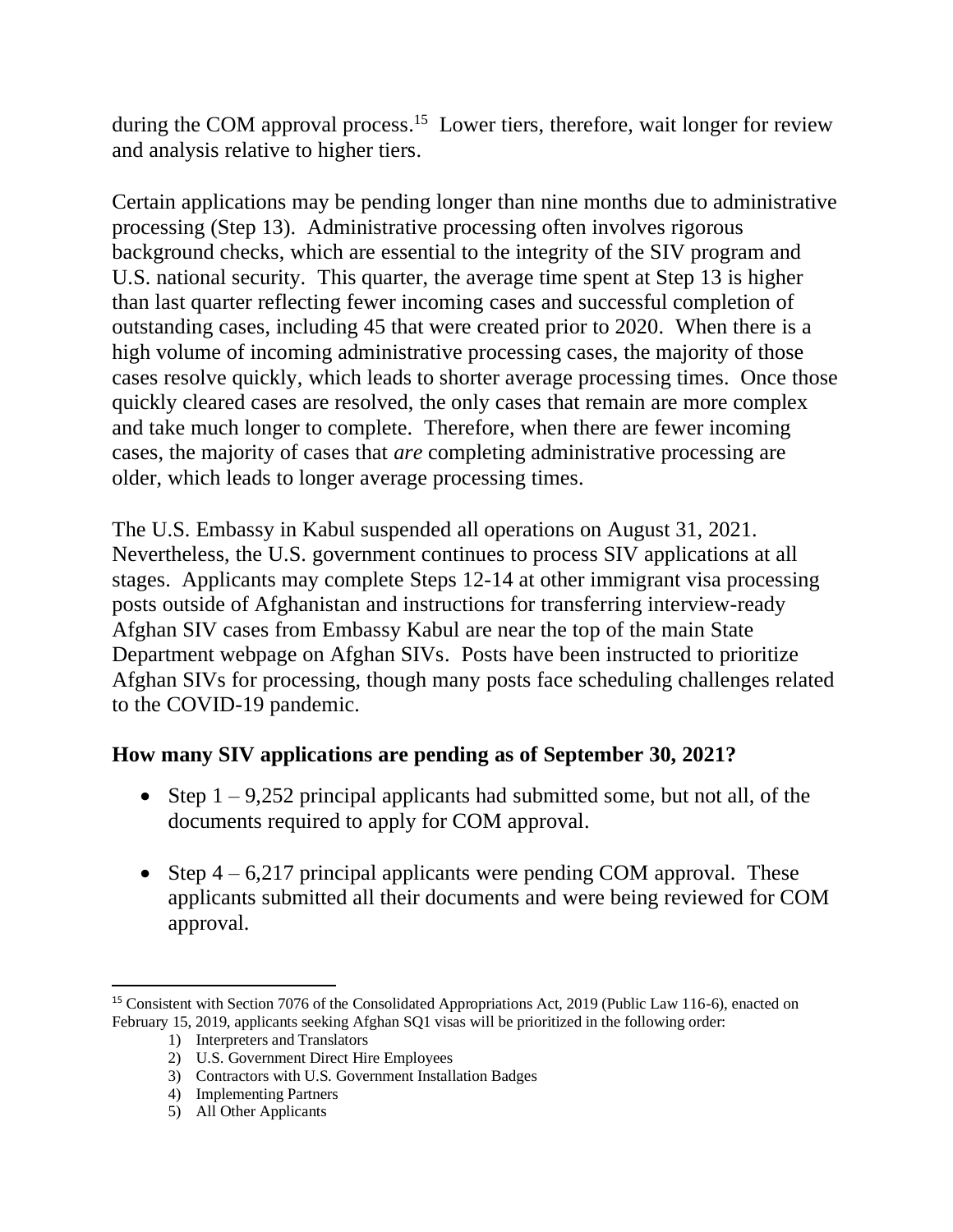- Step  $7 3{,}626$  principal applicants had Form I-360 petitions pending with USCIS.
- Step  $11 558$  principal applicants and 2,395 derivative family members were pending scheduling for visa interviews. Applicants outside of Afghanistan may be interviewed at any U.S. embassy or consulate that adjudicates immigrant visa applications.
- Step 13 Applications for approximately 134 principal applicants and 53 derivative family members were undergoing administrative processing as of September 30, 2021.

## **How many SIV applicants were interviewed in the Fourth Quarter of FY 2021?**

In the fourth quarter of FY 2021, 1,940 Afghan SIV applicants who received COM approval were interviewed at a U.S. embassy or consulate. Following the suspension of operations at Embassy Kabul on August 31, 2021, 451 interviews scheduled at U.S. Embassy Kabul for September 2021 had to be cancelled. These are not counted among the 1,940 total interviewed.

## **How many denials were there in the Fourth Quarter of FY 2021?**

At the end of this quarter, the following numbers of applications were denied at one of the application stages:

- 1,462 Afghan principal applicants were deemed unqualified to receive COM approval or had the approval revoked during the fourth quarter of FY 2021. Applicants whose COM applications are denied or revoked can appeal the decision once within 120 days of notification, or thereafter at the discretion of the Secretary of State. In the Fourth Quarter of FY 2021, 923 Afghans submitted appeals. Of the appeals adjudicated during this quarter, 564 were approved after the applicant submitted additional information.
- Thirty-seven principal applicants had a Form I-360 petition denied by USCIS during the fourth quarter of FY 2021.

#### **What are the reasons for a COM denial?**